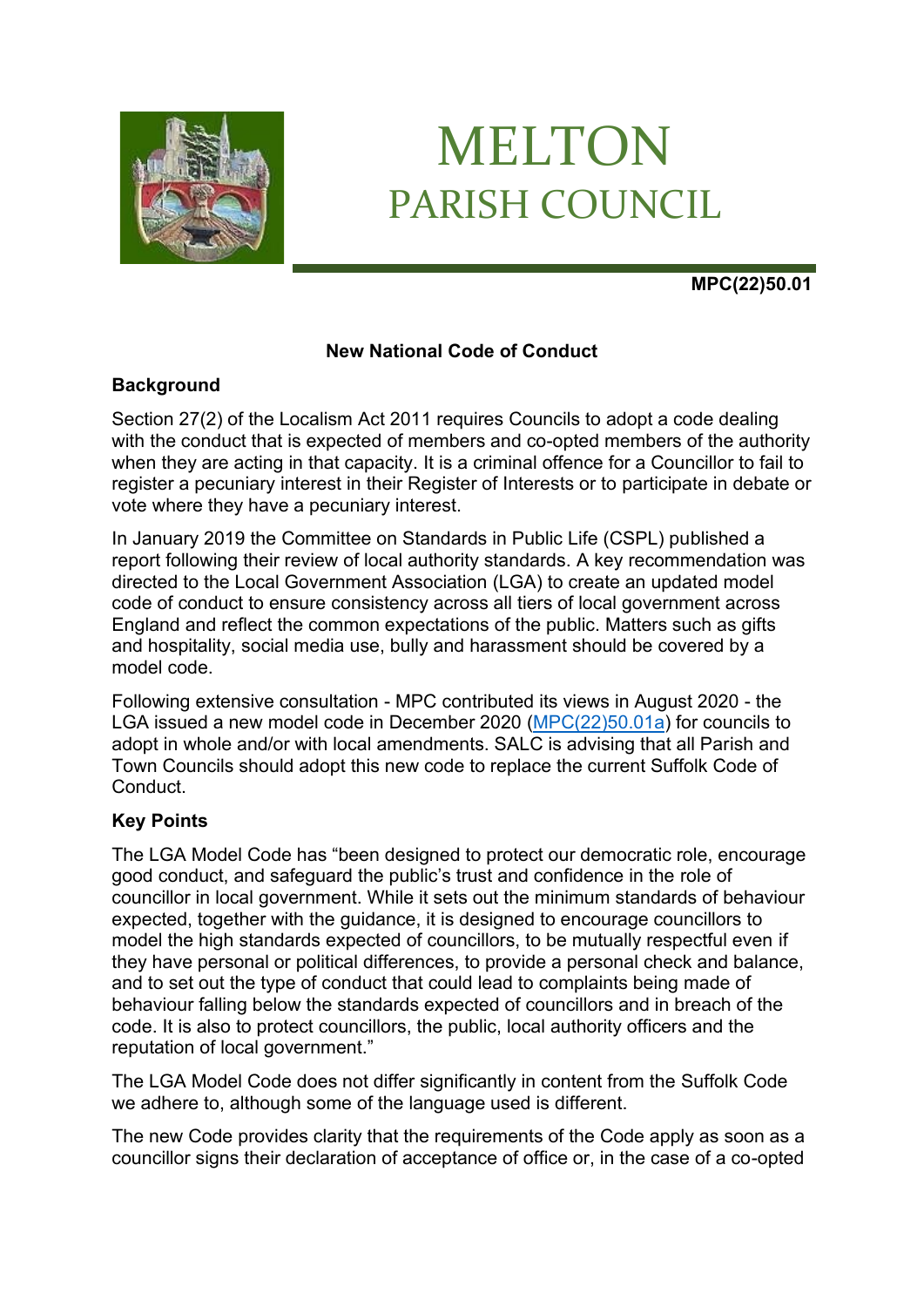member, attends the first meeting, and continues to apply until a member ceases to be a councillor.

Additional clarification is also provided as to the types of interactions that amount to duties of a councillor's elected office and that would so be captured under the Code's remit and application – these are when a councillor is: (a) Acting in their capacity as a councillor and/or a representative of the council; (b) Claiming to act as a councillor and/or as a representative of the council; (c) Giving the impression of acting as a councillor or a representative of the council; (d) Referring publicly to their role as a councillor and using knowledge that could only be obtained in that role.

The Code also provides clear guidance as to the forms and type of communication that are within scope: (a) at face-to-face meetings; (b) online or telephone meetings; (c) in written communication; (d) in verbal and non-verbal communication; (e) in electronic and social media communication, posts, statements and comments. There are new commitments to co-operate with any investigation, should a complaint be received, and to comply with any sanctions that may be imposed if a breach is proven. These are important to protect the integrity of the process.

## **Bullying, harassment and discrimination**

With the current focus on behaviours towards elected representatives and officers, this expanded wording provides more explanation of what is unacceptable, alongside the commitment to equalities.

#### **Confidentiality and Access to Information**

Specific requirements in relation to confidentiality and access to information have been incorporated. This clause sets out standards of conduct relating to the proper use of information by councillors.

#### **Gifts and Hospitality**

The provisions extend those set out in the Suffolk Code in two ways: (a) by specifically referencing a requirement to not accept gifts or hospitality that could give rise to real or substantive personal gain or a suspicion of influence; and (b) by placing a responsibility on councillors to register any significant gift or hospitality that has been offered but refused.

#### **Protecting the reputation of members and the local authority**

The new model code uses the terminology of 'disclosable pecuniary interests' (see table 1 within the model code), 'other registerable interests' (see table 2 within the model code) and 'non-registerable' interests (see paras 7-10 within the model code). If adopted, members will be expected to use this terminology when registering and disclosing interests.

• 'Disclosable pecuniary interests': The model code reiterates the legal duty to register and disclose 'disclosable pecuniary interests' and lists what these are (see table 1 within the model code).

• 'Other registerable interests': It also confirms that councillors 'must' register a specific set of 'other registerable interests' (see table 2 within the model code).

• 'Non-registerable interests': The model code also covers the need to disclose interests, when a matter arises at a meeting, that do not fall into either of the above categories but which directly relate to a councillor's 'financial interest or wellbeing', or that of a relative or close friend. The code is clear that councillors 'must' disclose this